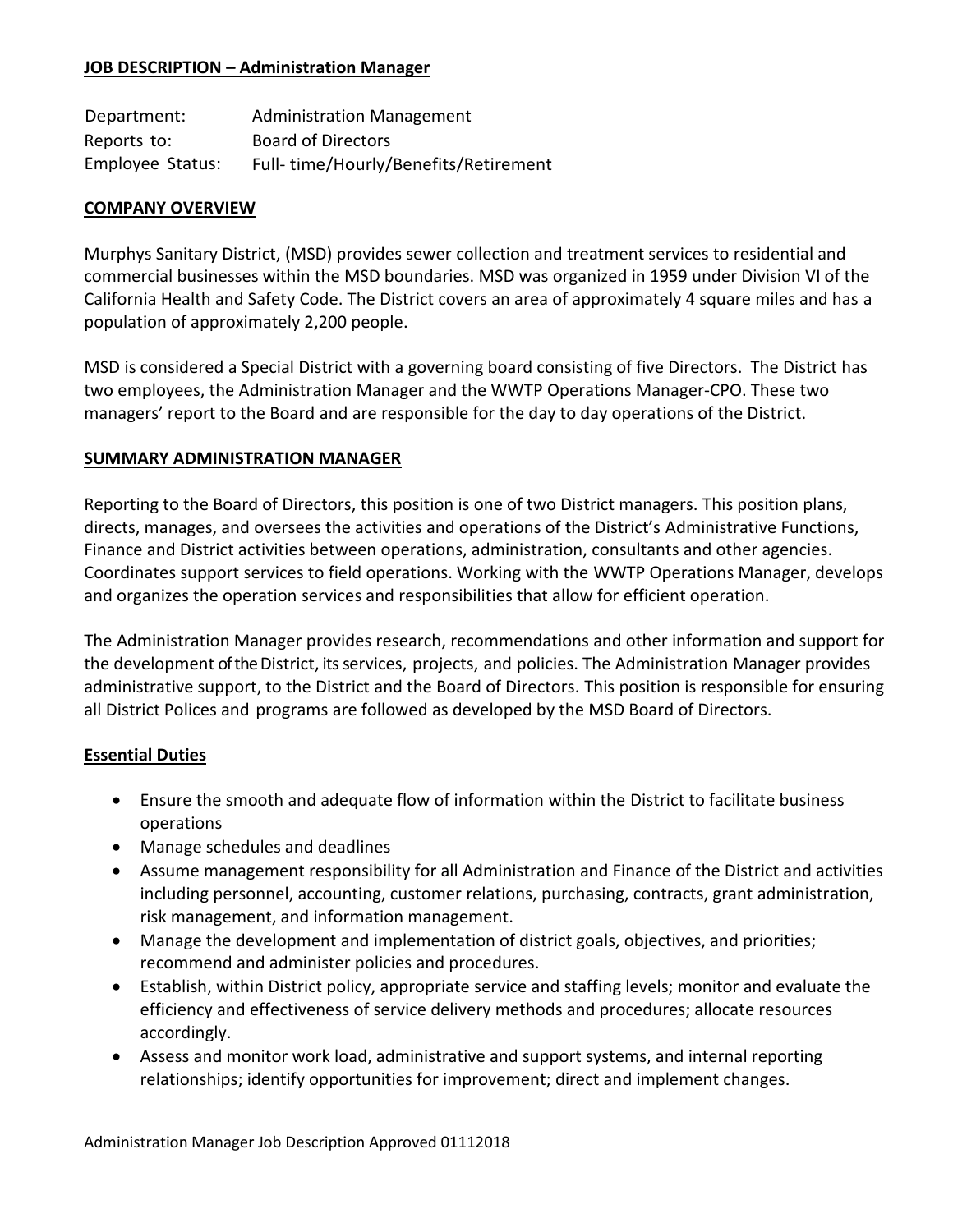- Plan, direct, and coordinate the Administration and Finance Department's work plan; assign projects and programmatic areas of responsibility; review and evaluate work methods and procedures; meet with staff to identify and resolve problems.
- Select, train, motivate, and evaluate assigned personnel; provide or coordinate staff training; work with employees to correct deficiencies;
- Establish, administer, and participate with WWTP Operations Manager in processes concerning disciplinary action performance or violation of District policies and procedures.
- Oversee and participate in the development and administration of each department's budget; working with the WWTP Operations Manager, forecast the funds needed for staffing, equipment, materials, and supplies for board approval; approve department expenditures following district policy and implement budgetary adjustments as appropriate and necessary.
- Analyze financial records to forecast future financial positions and budget requirements; provide oversight of departmental budgetary submissions to ensure adherence to overarching District goals.
- Manage, monitor, and refine performance measurements and methods to analyze and communicate District's current financial status, attainment of objectives, and financial forecasts.
- Propose strategies and provide financial policy recommendations consistent with District goals to effectively manage debt using conventional public financing such as bonds, grants, or loan programs.
- Manage and direct the District's investment program and cash management to ensure compliance with established investment policies and procedures.
- Maintains general ledger, varied subsidiary ledgers, journals, and numerous control and informational records.
- Initiate and direct the preparation of financial reports, studies, and analyses including the annual financial report, State Controller report and other reports required by law.
- Review, interpret, and analyze new proposed legislation to determine effect on personnel, operations and programs of the District; implement appropriate actions.
- Serves as the District Human Resource Manager; maintain all employee records
- Oversee and direct areas of risk analysis and management for the District including liability, property, and workers' compensation insurance programs and contractual risk transfer; ensure the procurement of adequate insurance coverage at appropriate levels for the protection of District assets.
- Manage District benefit programs as offered in the current employee handbook; maintain current knowledge of employer offered benefits
- Perform annual or as needed, employee evaluations
- Administer employment recruitment through job announcements, interview schedules, interview support, new hire physicals, and new hire orientation.
- Working with the WWTP Operations Manager, coordinate District's emergency management/response program including implementation of loss prevention, training, and continuity measures.
- Maintain record-keeping and confidential files on District personnel, benefits, and risk management.
- Oversee information management services including website management; manage District computer and peripheral hardware needs; repair, replace, or obtain service as required including installing, upgrading, configuring, and maintaining LAN servers, PC operating systems, personnel computers and related peripherals including printers.

Administration Manager Job Description Approved 01112018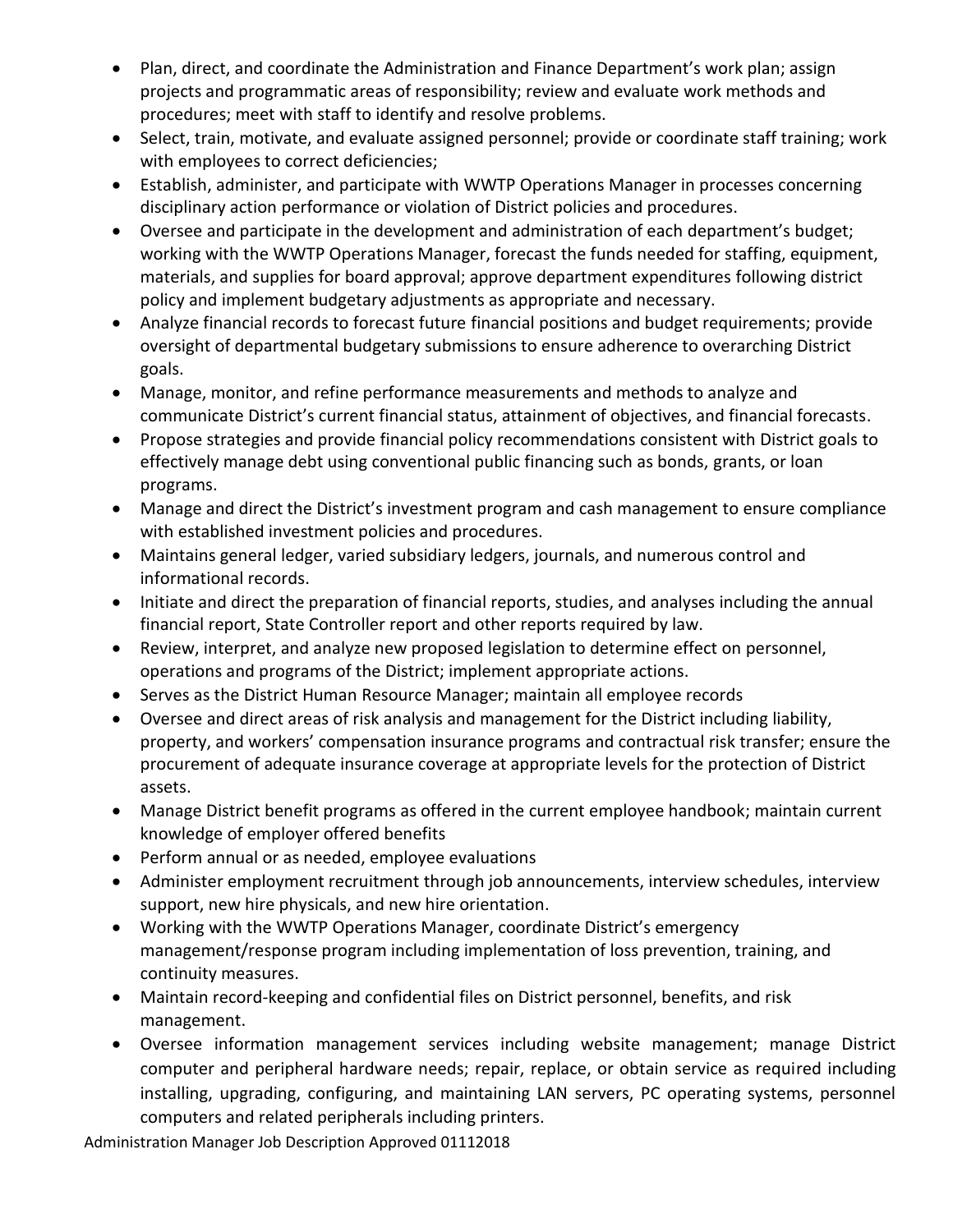- Serves as the Authorized District Representative and Correspondent.
- Explain, justify, and defend department programs, policies, and activities to the public as necessary; working with the WWTP Operations Manager, negotiate and resolve sensitive and controversial issues.
- Attend and participate in professional group meetings; maintain awareness of new trends and developments in the fields of waste water treatment and reuse, finance and human resources; recommend for implementation new developments as appropriate.
- Perform post-incident property and liability investigations as required.
- Serves as Clerk to the Board, or their designee.
- Initiate and direct the preparation of District meetings; meeting agenda's and meeting materials.
- Ensure administrations adhere to policies and regulations.
- Perform related duties as requested.
- Capital Improvement planning.
- Administer and maintain District permits.
- Assists WWTP Operations Manager with water discharge requirements (WDR) including reporting, project management and other needs as requested.
- Directs the annual review and maintenance as required by law of the Districts Sewer Service Management Plan (SSMP).
- Serves as the Integrated Regional Water Management Group (IRWMG) Authorized Representative.
- Maintain District Use ordinance updates.
- CalPERS Pension administrator, reporting and maintenance.
- Coordinates all legal matters to District Counsel.

## **Skills, Knowledge and/or Abilities Required:**

**Experience and Training Required:** This position requires that individuals have a high level of knowledge of public accounting and administration, principals, practices and methods of wastewater treatment systems and operations. This position also carries a full range of duties and requires individuals to multi-task, while maintaining professionalism. It also requires that you communicate with people in different departments and levels within the District, as well as our customer base. A typical way to obtain the knowledge and abilities would be to have 7 or more years of professional management experience in administration, finance, or personnel office, especially in a public sector such as water and wastewater.

**Knowledge of:** Ralph M. Brown Act, Department of Water Resources policies, rules permits; government accounting and personnel requirements; payroll processing and CalPERS administration.

**Skill and Ability:** A variety of computer software applications word processing, spreadsheets, database and presentation software; QuickBooks; excellent verbal and written communication skills; organizational and planning skills; maintain a high level of confidentiality; establish priorities and meet deadlines; multi task; provide excellent customer service; respond and provide support in a professional manner at all times. Complete the Government Agency training programs as required by law.